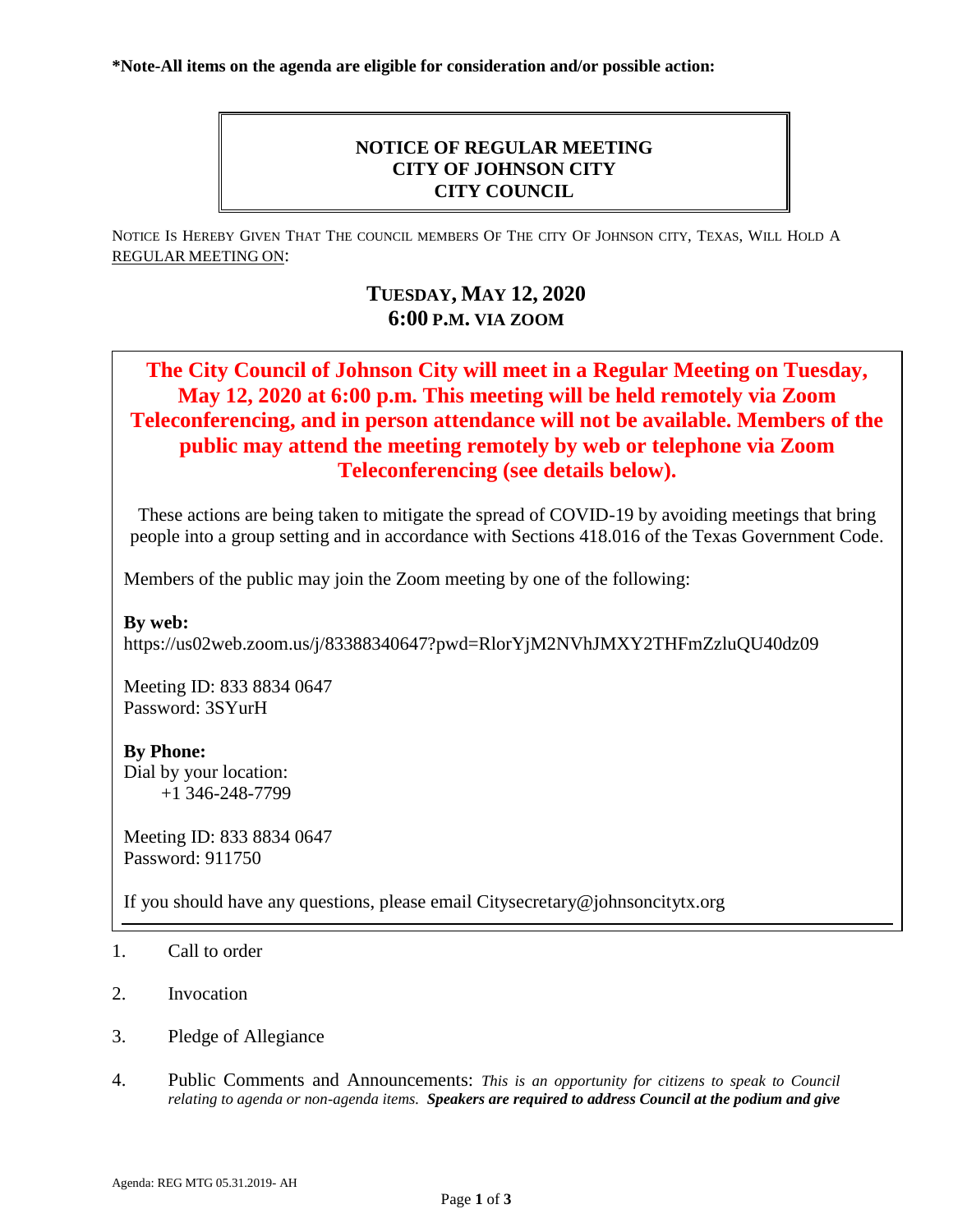#### **\*Note-All items on the agenda are eligible for consideration and/or possible action:**

*their name before addressing their concerns. [Note: State law will not permit the City Council to discuss, debate or consider items that are not on the agenda. A limit of 3 minutes is allowed per citizen during public comment.]*

- 5. Proclamations and Presentations:
	- a. Presentation: Update by Mayor Stell.
	- b. Presentation: Johnson City Chamber of Commerce
	- c. Presentation: Anthony Holland, Chief Administrative Officer
- 6. Administration of oath of office to newly elected Council Members: Shelton Coleman, Gayla Guthrie, and Theresa Babb.
- 7. Discussion and action to appoint a Mayor Pro-Tem for a one-year period.
- 8. Approve Consent Agenda: *The following items are anticipated to require little or no individualized discussion due to their nature being clerical, ministerial, mundane or routine. In an effort to enhance the efficiency of City Council Meetings, it is intended that these items will be acted upon by the City Council with a single motion because no public hearing or determination is necessary. However, a City Council Member may request separate deliberation for a specific item, in which event those items will be removed from the consent agenda prior to the City Council voting on the consent agenda as a collective, singular item. Prior to voting on the consent agenda, the City Council may add additional items that are listed elsewhere on the same agenda.*
	- a. Approve Police Department report for March & April 2020.
	- b. Approve Public Works report for March & April 2020.
	- c. Approve minutes for the March 3, 2020 Regular Council Meeting.
	- d. Approve minutes for the March 17, 2020 Special Called Meeting.
	- e. Approve minutes for the March 18, 2020 Emergency Meeting.
	- f. Approve minutes for the March 25, 2020 Emergency Meeting.
	- g. Approve invoices for March & April 2020.
	- h. Approve financial condition report for March & April 2020.
	- i. Approve Building Permit Report for March & April 2020.
	- j. Approve Work Order Report for March & April 2020.
	- k. Approve letter of engagement for the 2017 financial audit.
	- l. Approve letter of engagement for the 2018 financial audit.
	- m. Approve letter of engagement for the 2019 financial audit.
- 9. PUBLIC HEARING: Receive public comment on Ordinance #20-0501 amending the subdivision ordinance of the City Code of Ordinances granting the City Secretary authority to approve amending plats, minor plats, or re-plats.
- 10. Discussion and action to approve Ordinance #20-0501 amending the subdivision ordinance of the City Code of Ordinances granting the City Secretary authority to approve amending plats, minor plats, or re-plats.